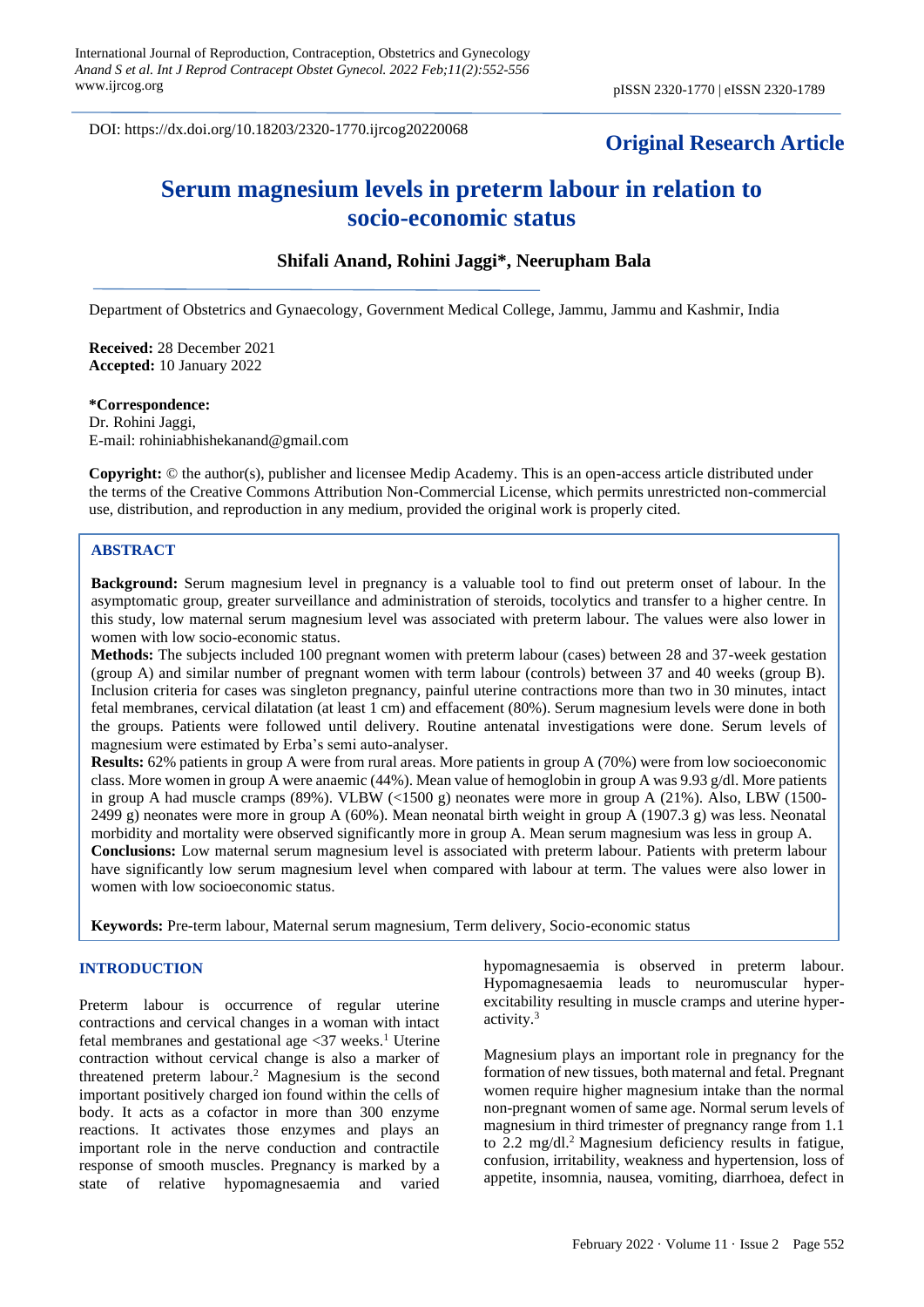nerve conduction and muscle contraction. Its deficiency during pregnancy is also associated with preterm labour, pre-eclampsia, small for gestational age (IUGR) foetus, leg cramps as well as sudden infant death syndrome.<sup>4</sup>

Estimation of serum magnesium levels in pregnancy may prove to be a valuable tool in the prediction of preterm onset of labour. This can help to provide greater antenatal surveillance in the asymptomatic group, and administration of steroids, tocolytics and transfer to a higher centre in those with symptoms of preterm labour.<sup>5</sup> This study was conducted in a tertiary care hospital of north India to find association between serum magnesium levels and women with preterm labour, and to compare these values with those patients who had a term delivery.

## **METHODS**

This observational case-control study was conducted for a period of one year in the postgraduate department of obstetrics and gynaecology, SMGS Hospital, Government Medical College, Jammu after due approval from Institutional Ethics Committee. The subjects included 100 pregnant women with preterm labour (cases) between 28 and 37-weeks gestation (group A) and similar number of pregnant women with term labour (controls) between 37 and 40 weeks (group B). Inclusion criteria for cases was singleton pregnancy, painful uterine contractions more than two in 30 minutes, intact fetal membranes, cervical dilatation (at least 1 cm) and effacement (80%). Pregnant women with fibroid uterus, cervical incompetence/any uterine malformation, previous history of recurrent abortions/preterm delivery, with multiple pregnancy, ruptured membranes, placenta previa, known or detected fetal abnormality, polyhydramnios and significant medical/surgical history were excluded from the study. Controls were selected on the same day as that of cases by simple random sampling. Informed consent was taken from all the subjects. Study period was between September 2016 to August 2017.

All the patients were subjected to thorough history taking including socio-economic status, systemic and obstetric examination. Laboratory investigations were done as per hospital protocol. Serum magnesium levels were done in both the groups. Patients were followed until delivery. Routine antenatal investigations were done. In patients with preterm labour, following additional investigations were done in addition to the routine: USG for fetal wellbeing and cervical length, CRP. Maternal outcome included mode of delivery. Fetal outcomes included IUGR, AFD, birth weight, MAS and any neonatal complications like jaundice/respiratory distress/neonatal death/ IVH were noted. Serum levels of magnesium were estimated by Erba's semi auto-analyser.

All data collected was analyzed using computer software Microsoft excel and SPSS version 21.0 for Windows. Data was reported as mean±standard deviation and proportions as deemed appropriate for quantitative and qualitative variables respectively. The statistical difference in mean value between two groups was tested using unpaired 't' test. The qualitative data was compared using Fisher's exact test/Chi-square test. ANOVA (analysis of variance) was also performed to evaluate statistical significance in more than two groups. A p value of  $\langle 0.05 \rangle$  was taken as significant. All p values reported were two-tailed.

## **RESULTS**

In both, group A (cases) and group B (controls), majority of patients were in the age group of 21 to 30 years (83% and 85% respectively), with mean age being comparable in both the groups  $(24.96 \text{ versus } 25.04 \text{ years}, \text{ p=0.88}).$ Mean serum magnesium level was found significantly less in patients with preterm labour  $(1.10\pm0.40 \text{ mg/dl})$  as compared to patients with term labour  $(1.58\pm0.46 \text{ mg/dl})$ . 70% of patients in group A and 55% in group B were from low socioeconomic class. 27% patients in group B were from rural areas, the difference being statistically significant (p<0.0001).

Majority of patients in both the groups were housewives (85% and 90%), difference being statistically not significant (p=0.39). More patients in group A (70%) were from low socioeconomic class as compared to group B  $(55\%)$ , difference being statistically significant (p=0.04). More women in group A were anaemic (44%) as compared to group B (37%). Similarly, more patients in group A had muscle cramps (89%) as compared to group B (51%), the difference being statistically significant (p<0.0001). VLBW  $\left($ <1500 g) neonates were significantly (p=0.004) more in group A (21%) as compared to group B (5%). Also, LBW (1500-2499 g) neonates were significantly  $(p<0.0001)$  more in group A (60%) as compared to group B (11%). Mean neonatal birth weight in group A (1907.3 g) was significantly  $(p<0.0001)$  less as compared to that of group B (2723.6 g).

In group A, mean value of serum magnesium among gestational age groups 28-30, 31-33 and 34-37 weeks was found to be 1.13, 1.11 and 1.08 mg/dl respectively, the difference however was not significant (p=0.90).

#### **Table 1: Group comparison for serum magnesium levels.**

| Serum magnesium level (mg/dl) | Group A $(N=100)$<br>N(%) | Group B $(N=100)$<br>N(% | <b>Statistical interpretation</b><br>(Chi-square test) |
|-------------------------------|---------------------------|--------------------------|--------------------------------------------------------|
| <1.1                          | 66 (66.00)                | 23(23.00)                | $\chi^2$ =35.56; p<0.0001 <sup>*</sup>                 |
| $1.1 - 1.79$                  | 21 (21.00)                | 29(29.00)                | $\chi^2 = 2.28$ ; p=0.13 <sup>**</sup>                 |
| $\geq1.80$                    | 13 (13.00)                | 48 (48.00)               | $\chi^2$ =23.72; p<0.0001 <sup>*</sup>                 |
| <b>Total</b>                  | 100                       | 100                      | -                                                      |

Continued.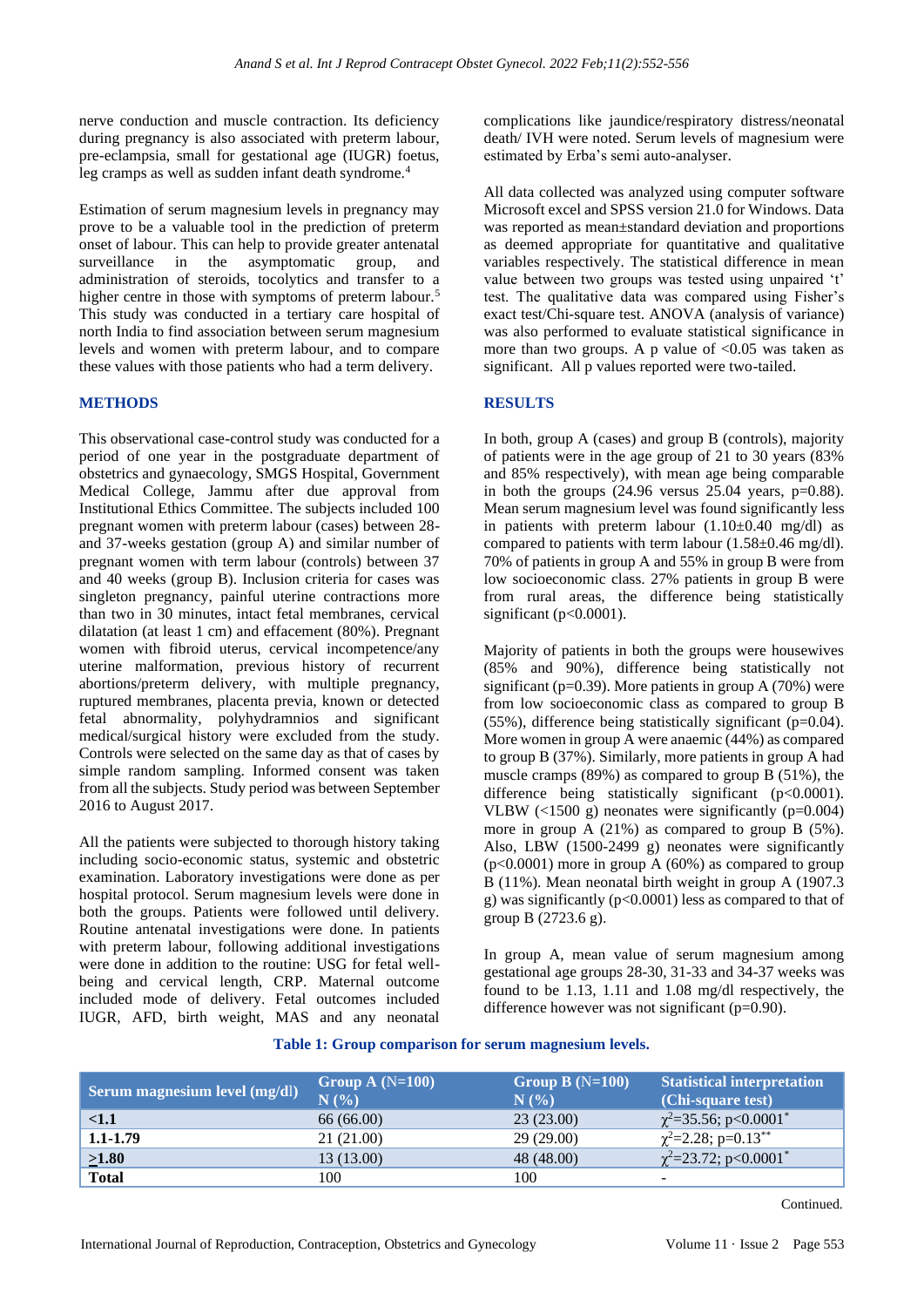| Serum magnesium level (mg/dl)                          | Group A $(N=100)$<br>N(%)               | Group B $(N=100)$<br>N(%  | <b>Statistical interpretation</b><br>(Chi-square test) |
|--------------------------------------------------------|-----------------------------------------|---------------------------|--------------------------------------------------------|
| Mean±standard deviation<br>$(range)$ (mg/dl)           | $1.10\pm0.40$ (0.7-2.1)                 | $1.58 \pm 0.46$ (0.7-2.2) |                                                        |
| <b>Statistical interpretation</b><br>(unpaired t test) | $t=7.38$ ; p<0.0001; highly significant |                           |                                                        |

Note: \*Highly significant; \*\*Not significant.

# **Table 2: Group comparison for socioeconomic class.**

| Socio-economic class | Group A $(N=100)$<br>N(% | Group B $(N=100)$<br>N(% | <b>Statistical interpretation</b><br>(Fisher's exact test) |
|----------------------|--------------------------|--------------------------|------------------------------------------------------------|
| Low                  | 70 (70.00)               | 55 (55.00)               |                                                            |
| <b>Middle</b>        | 22(22.00)                | 32(32.00)                | $P=0.04$ ;<br>significant                                  |
| <b>High</b>          | 8(8.00)                  | 13(13.00)                |                                                            |
| <b>Total</b>         | 100                      | 100                      | -                                                          |

# **Table 3: Relationship of socio-economic status with mean serum magnesium level.**

|                       | <b>Serum magnesium level</b> |                          | <b>Statistical interpretation</b><br>(Unpaired t test) |                          | <b>Statistical interpretation</b><br>(Unpaired t test) |
|-----------------------|------------------------------|--------------------------|--------------------------------------------------------|--------------------------|--------------------------------------------------------|
| Socio-economic status | <b>Group A</b>               |                          | <b>Group B</b>                                         |                          |                                                        |
|                       | $\mathbf N$                  | $Mean \pm SD$<br>(mg/dl) | N                                                      | $Mean \pm SD$<br>(mg/dl) |                                                        |
| Low                   | 70                           | $1.08 \pm 0.44$          | 55                                                     | $1.3 \pm 0.47$           | $t=0.96$ ; $p=0.35**$                                  |
| <b>Middle</b>         | 22                           | $1.15 \pm 0.43$          | 32                                                     | $1.62+0.43$              | $t=5.52$ ; p<0.0001*                                   |
| High                  | 8                            | $1.04 \pm 0.47$          | 13                                                     | $1.51 \pm 0.50$          | $t=3.89$ ; $p=0.0002*$                                 |

**Table 4: Intra-group comparison of preterm labour gestational age with mean serum magnesium level.**

| <b>Gestational age (weeks)</b> | <b>Serum magnesium level</b><br>Group $A$ (mg/dl) | <b>Statistical interpretation (One-way)</b><br><b>ANOVA</b> |  |
|--------------------------------|---------------------------------------------------|-------------------------------------------------------------|--|
| $28-30(N=11)$                  | $1.04 + 0.14$                                     |                                                             |  |
| $31-33$ (N=34)                 | $0.97+0.33$                                       | $F=3.44$ ; p=0.03; significant                              |  |
| $34-37$ (N=55)                 | $1.22 + 0.52$                                     |                                                             |  |

# **DISCUSSION**

Magnesium deficiency in pregnancy is likely to cause perinatal complications which may last throughout life. In the present study, 74% patients in preterm labour group were primigravida, which is in accordance with the study of Khani et al (75%).<sup>10</sup> Mean gestational period in our study was 33.69 weeks in preterm labour group and 37.97 weeks in term group, the difference being statistically significant (p<0.0001). Similarly, Begum and Das et al found mean gestational age of 33.03 weeks and 38.95 weeks in patients with preterm and term labour.<sup>5</sup>

In the present study, mean serum magnesium level was 1.10±0.44 mg/dl in patients with preterm labour while it was 1.58±0.46 mg/dl in patients with term labour, the difference being statistically significant. Sixty-six percent patients with preterm labour had low serum magnesium level  $\langle 1.1 \text{ mg/dl} \rangle$  (Table 1). This finding showed that preterm labour was associated with low serum magnesium level. Preterm birth is the single major cause associated with neonatal morbidity and mortality in both developing and developed world.

This result is in accordance with the study of Shahid et al in which significantly more patients with preterm labour (60%) had serum magnesium level <1.9 mg/dl.<sup>6</sup> Bhat et al found that patients in preterm labour group had a significantly depressed mean serum magnesium level as compared to normal pregnancy (1.34 meq/l vs 1.87 meq/l;  $p<0.001$ .<sup>7</sup> Mahmoud and Jenabi et al also found positive association between maternal serum magnesium levels and preterm labour.8,9

Magnesium nutrient density is less in the diet ingested by low income group women and in those who are vegetarian. In the present study, 70%, 22% and 8% patients with preterm labour and 55%, 32% and 13% with term labour belonged to low, middle and high socioeconomic class respectively, the difference being statistically significant  $(p=0.04)$  (Table 2). Bhat et al found patients with preterm labour belonging to low socio-economic class were significantly higher than the middle and higher socioeconomic classes (58% in preterm labour patients and 45% in term,  $p<0.05$ ).<sup>7</sup> Mahmoud et al also found that in preterm labour group lower socio-economic class was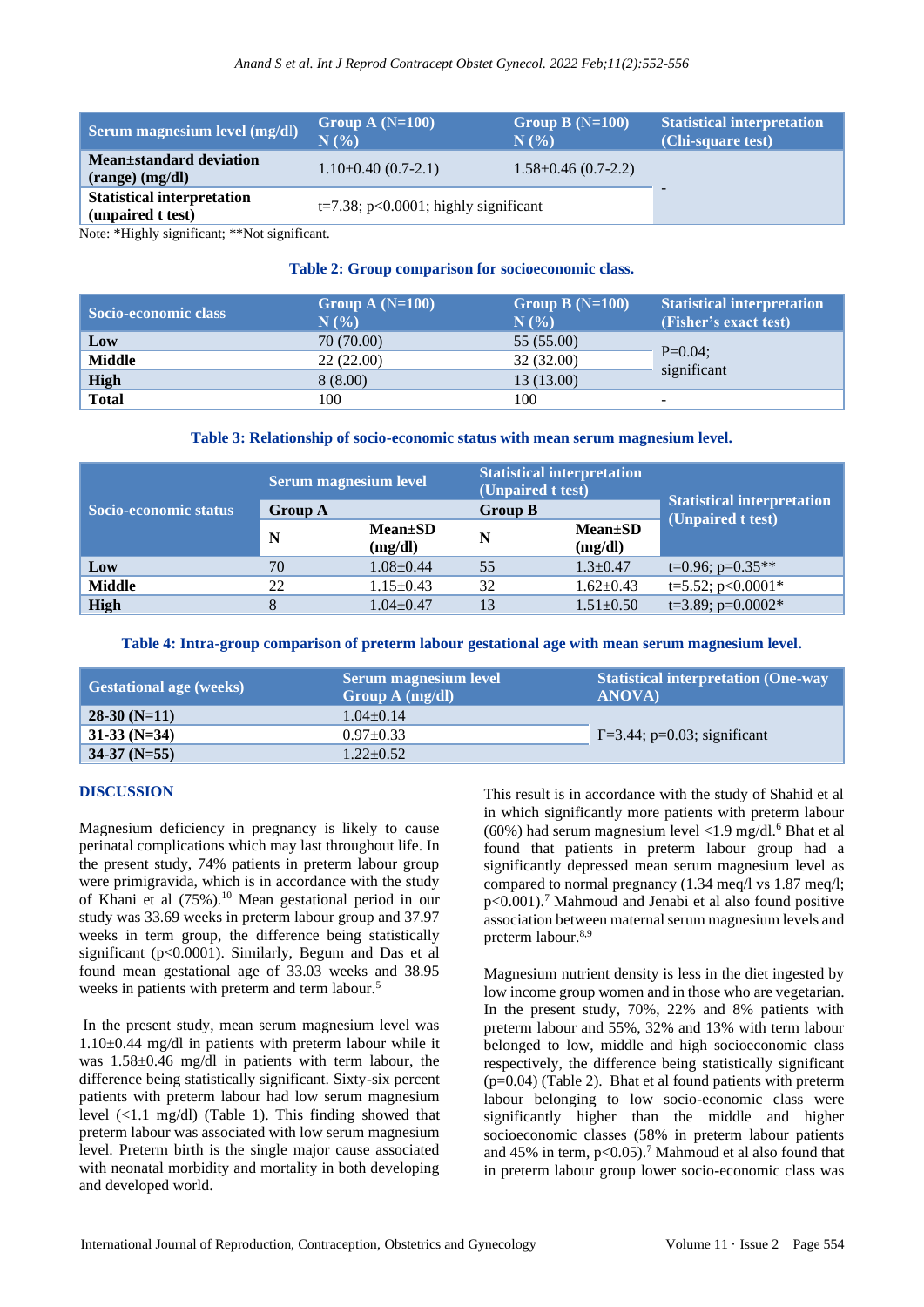significantly higher than the middle and upper socioeconomic classes.<sup>8</sup> In our study 62% patients with preterm labour and 27% patients with term labour were from rural areas, the difference being statistically significant (p<0.0001). The difference was due to high rate of referrals of preterm pregnancies to our hospital (tertiary health care centre) from peripheral rural areas where NICU facilities were not available. Similarly, Kumar et al also found 65% of patients with preterm labour were from rural areas.<sup>10</sup>

In our study low birth weight neonates were significantly more in patients with preterm labour with percentage of 60% and 11% in patients with term labour. Similarly, Khani et al reported that low birth weight neonates were 80% in patients with preterm labour.<sup>11</sup> In a study conducted by Shaikh et al IUGR was significantly higher 41.3% patients with preterm labour  $(p<0.001)$ .<sup>12</sup>

In both group A and B, low socio - economic class patients had lower serum magnesium levels as compared to middle and higher class with values of  $1.08 \pm 0.44$  and  $1.3 \pm 0.47$ mg/dl respectively (Table 3). Socio-economic status affected serum magnesium levels significantly in term as well as preterm group, the values being lowest for women belonging to low socioeconomic status. These observations are similar to those reported by Sharma et al, Franz et al and Potnis et al.<sup>13-15</sup> Patients belonging to low socioeconomic classes have stressful lifestyle, inaccessible medical care and diet deficient in micronutrients including magnesium. In our study mean value of serum magnesium was <1.1 mg/dl in 34-37 weeks gestational age group. Mean levels of serum magnesium among gestational age groups 28-30, 31-33 and 34-37 weeks was found to be  $1.13\pm0.20$ ,  $1.11\pm0.39$  and  $1.08\pm0.44$  mg/dl respectively (Table 4). Bhat et al found mean serum magnesium level of 1.37±0.055, 1.35±0.065 and 1.31±0.060 mg/dl respectively in preterm gestational age groups 28-30 weeks, 31-33 weeks and 34-36 weeks with lowest levels at 34-36 weeks period of gestation.<sup>7</sup> Mahmoud et al found that in 28-30 weeks gestational age group level was 1.843±0.70 mg/dl, 31-33 weeks 1.309±0.369 mg/dl and 34-36 weeks  $1.23 \pm 0.28$  mg/dl.<sup>8</sup> With these studies it was found that magnesium level decreases with increasing gestational which may be due to physiological hemodilution in pregnancy contributing to the onset of preterm labour. Decrease in magnesium plays an important role in physiology of parturition. Hypomagnesemia causes inhibition of adenyl cyclase with resultant increase in cytoplasmic calcium levels. Calcium by its action on calmodulin activation brings about uterine contraction, while magnesium prevents uterine contractions. Magnesium level may affect the blood flow through the uterus and may contribute towards lysosome stabilization. Hypomagnesemia, therefore, may be either a causative factor or simply reflect the process involved with the development of uterine irritability in preterm labour.

#### **CONCLUSION**

In this study, low maternal serum magnesium level was associated with preterm labour and patients with low socio-ecomic status had lower levels of serum magnesium as compared to middle and high socio-economic status. Patients with preterm labour had significantly low serum magnesium level when compared with labour at term. This study recommends that important steps should be taken to prevent and treat magnesium deficiency as it has direct implication on mother as well as fetus.

*Funding: No funding sources Conflict of interest: None declared Ethical approval: The study was approved by the Institutional Ethics Committee*

#### **REFERENCES**

- 1. Arias F, Bhide A, Arulkumaran S, Damania K, Daftary S. Preterm parturition syndrome. Practical Guide to High Risk Pregnancy and Delivery. 3rd ed. India: Elsevier; 2008: 193-204.
- 2. Cunningham FG, Leveno KJ, Bloom SL, Spong CY, Dashe JS, Hoffman BL, et al. Preterm labour. Williams Obstetrics. 24th ed. New York, NY: McGraw-Hill; 2014: 829-861.
- 3. Hantoushzadeh S, Jafarabadi M, Khazardoust S. Serum magnesium levels, muscle cramps, and preterm labor. Int J Gynaecol Obstet. 2007;98(2):153-4.
- 4. Durlach J. New data on the importance of gestational Mg deficiency. J Am Coll Nutr. 2004;23(6):694-700.
- 5. Durlach J. New data on the importance of gestational Mg deficiency. J Am Coll Nutr. 2004;23(6):694-700.
- 6. Shahid AR, Hosna AU, Tahmina HZ. Hypomagnesemia in pregnancy: A predictor of preterm labour. J Dhaka Med Coll. 2010;19(1):51-7.
- 7. Bhat S, Waheed A, Chisti T, Habib H. Hypomagnesemia as a marker for preterm labour and its association with socioeconomic status. J Invest Biochem. 2012;1(1):24-30.
- 8. Mahmoud SA, Saleh IM, Khalaf HH. The correlation between maternal hypomagnesemia and preterm labour. Int J Reprod Contracept Gynaecol. 2016;5(8):2571-5.
- 9. Jenabi E, Poorolajal J, Fereidooni B, Asltoghiri M, Hejrati P. The association between maternal serum magnesium level and pregnancy outcomes. J Postgrad Med Inst. 2017;31(1):77-81.
- 10. Kumar AN. Correlation of serum magnesium level with increase in parity and comparison among rural and urban pregnant women. Int J Cur Bio Med Sci. 2012;2(1):185-7.
- 11. Khani S, Shokrzadeh M, Karamoddini PK, Shahmohammadi S. The relationship between maternal serum magnesium level and preterm birth. Pak J Biol Sci. 2010;13(7):335-9.
- 12. Shaikh K, Das CM, Baloch GH, Abbas T, Fazlani K, Jaffery MH, et al. Magnesium associated